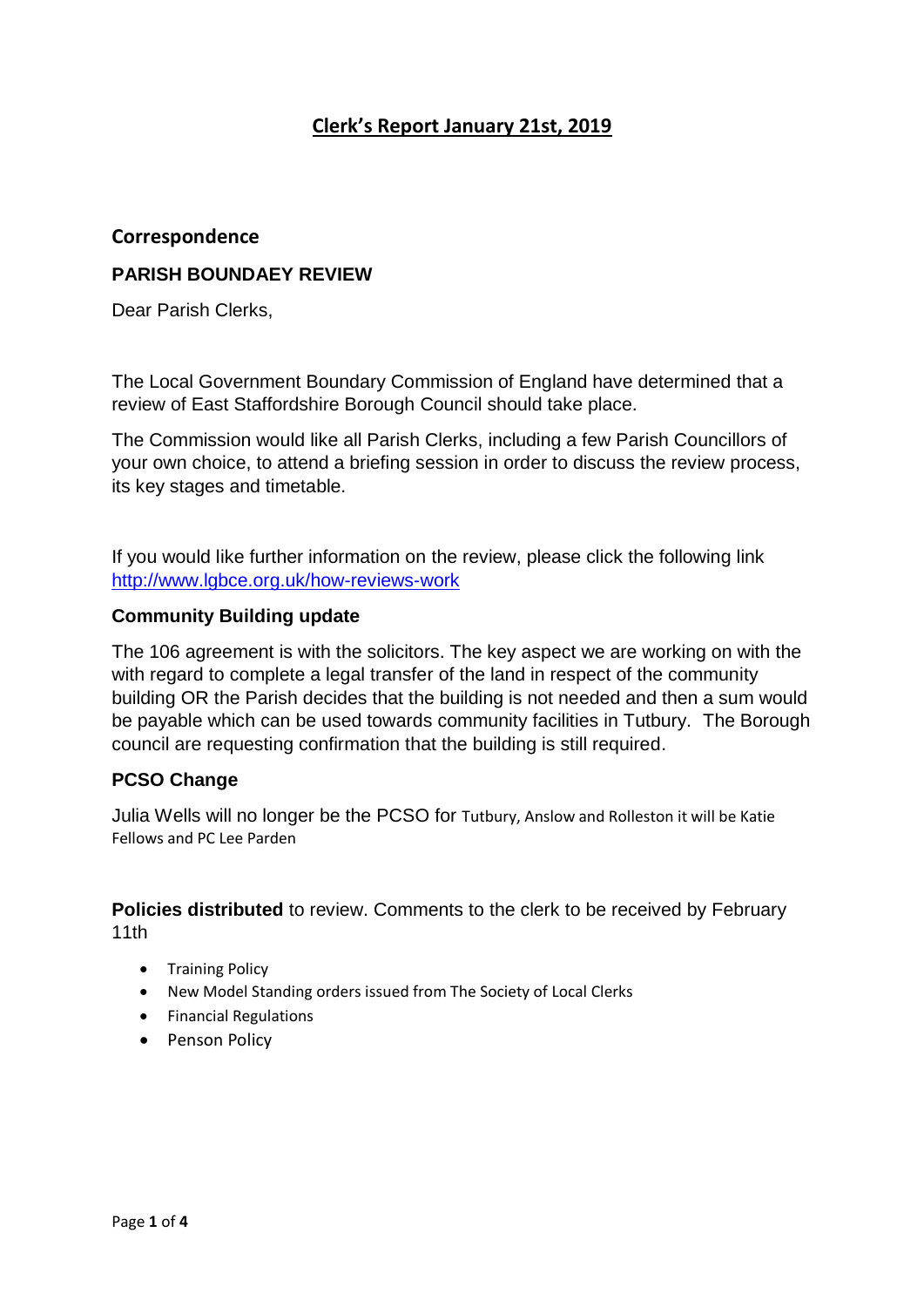#### **BELMOT ROAD VERGE**

• The county Council have returned to the site and completed the clearance of the overgrown vegetations and cut back the trees. This will mean that the vegetation should not pose a problem for the spring. No further action is now required.

### **NOTICEBOARD PURCHASE for CHARITY HOUSE**

This board but with a different header board



This Letter board with gold lettering Tutbury Parish Council



For illustration purposes only - NOT TO SCALE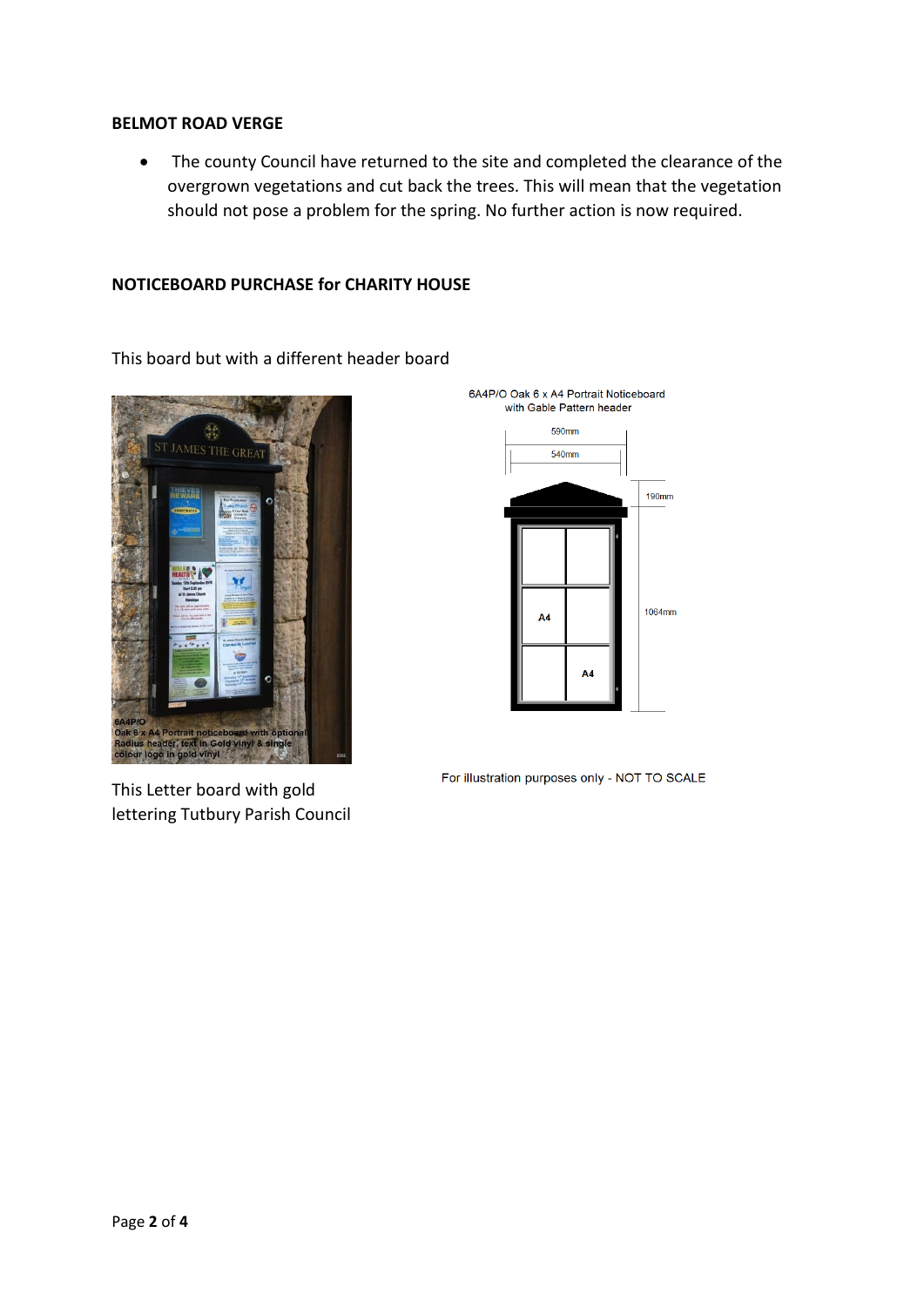

### **Costs**

A 1 SF/SCS Standard Coloured Stain Finish to whole board in Oak, Jet Black UN-00-07 (RAL9005) £29.39 £29.39 B 1 6A4P/O Single Bay 6 x A4 Portrait Noticeboard (O/a size 590mm wide x 1064mm high) Toughened Glass/Lockable, Oak/Tricoya Back £526.40 £526.40 C 1 H6A4PG/O Header For Single Bay 6A4P Portrait Noticeboard, Gable Pattern 190mm, Oak £68.53 £68.53 D 20 CEL Engraving for Oak headers with coloured fill, Cost per character. Times or Arial font ? White or Gold fill ? TUTBURY PARISH COUNCIL £7.57 £151.40 E 1 DEL6A4 Carriage 6A4 Oak Noticeboard £40.09 £40.09 **Sub Total** £815.81 **VAT TOTAL** £978.98

**A resolution has been passed to purchase a noticeboard if this option is agreed planning permission will be submitted.**

## **PLANNING RECENT APPLCIATIONS**

P/2018/01600

Change of use to form new dwelling from existing garage Location: 3 Cherry Tree Lane, Fauld Lane, Fauld, Tutbury, DE13 9GR Graham Northern 04-02-2019